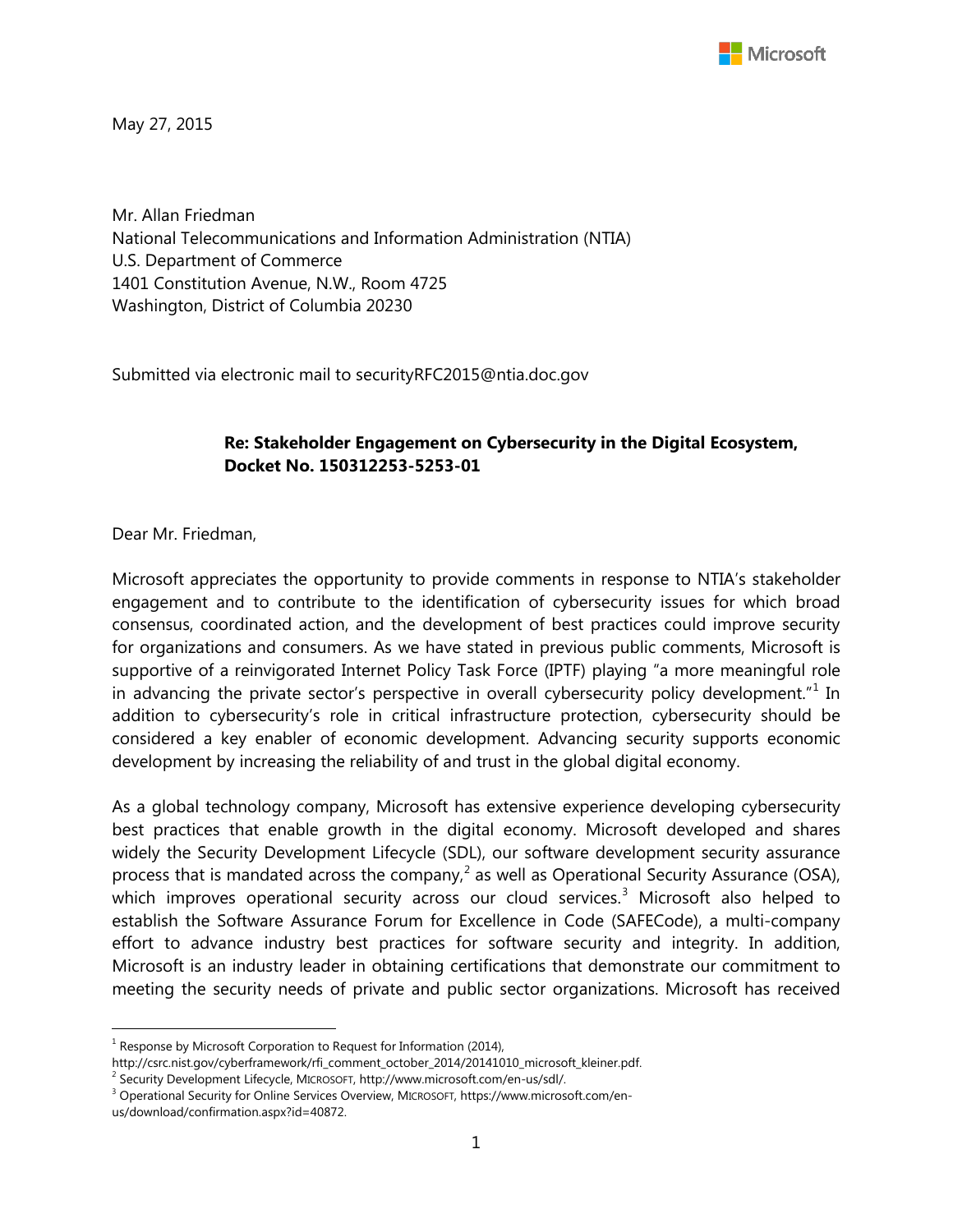

multiple Federal Risk and Authorization Management Program (FedRAMP) certifications<sup>[4](#page-1-0)</sup> and was the first major cloud service provider to adopt ISO 27018, the world's first international standard for cloud privacy.<sup>[5](#page-1-1)</sup>

While Microsoft and many of our customers invest significantly in security development, trustworthy platforms, and other best practices, gaps still remain. Because a secure, resilient, and global Internet is vital to achieving the Commerce Department's broader objective of economic growth, Microsoft supports IPTF's role as a facilitator of initiatives to address those gaps. In choosing which cybersecurity issues to take on, we recommend that IPTF focus on issues that are most clearly situated within its remit, enabling IPTF to gain credibility and momentum. Below, in addition to describing which substantive cybersecurity issues are the most pressing and fitting for future work by IPTF, we introduce three issue categories that are intended to help IPTF to prioritize its efforts. We also suggest that, given its authority to bring together Commerce Department bureaus, IPTF choose issues that leverage the bureaus' vast expertise and ongoing efforts.<sup>[6](#page-1-2)</sup>

Moreover, as it designs multi-stakeholder processes to address the cybersecurity issues on which it chooses to focus, we urge IPTF to build from the success of the Cybersecurity Framework development process, which NIST designed to be focused, time-bound, and actionoriented. In addition, to have the greatest impact in a diverse and globally-interdependent economy, we recommend that IPTF engage a broad group of stakeholders. To do so, we recommend that IPTF utilize partnerships to reach low-profile or reserved stakeholders, host geographically dispersed workshops around the United States, and ensure that best practices discussions extend beyond a national dialogue. Furthermore, to provide clarity as it convenes stakeholders, we recommend that IPTF revise its title to reflect its focus on cybersecurity in the digital economy.

Microsoft is committed to working with IPTF and other government and industry partners to build broad consensus, coordinated action, and the development of cybersecurity best practices that will improve security for organizations and consumers. We welcome the opportunity to have future conversations with NTIA, IPTF, and others on these topics.

Sincerely,

l

J. Paul Nicholas

<span id="page-1-0"></span><sup>4</sup> Microsoft Azure Trust Center, http://azure.microsoft.com/en-us/support/trust-center/compliance/ (explaining that Azure has been granted Provisional Authority to Operate by the FedRAMP JAB); Office 365 Trust Center, https://products.office.com/enus/business/office-365-trust-center-cloud-computing-security (explaining that O365 has received FedRAMP Authority to Operate from the Department of Health and Human Services).

<span id="page-1-1"></span><sup>5</sup> *Microsoft adopts first international cloud privacy standard*, Microsoft on the Issues (Feb. 16, 2015), http://blogs.microsoft.com/onthe-issues/2015/02/16/microsoft-adopts-first-international-cloud-privacy-standard/.

<span id="page-1-2"></span><sup>6</sup> Department of Commerce Internet Policy Task Force (Aug. 24, 2011), http://www.osec.doc.gov/opog/dmp/doos/doo10\_20.html.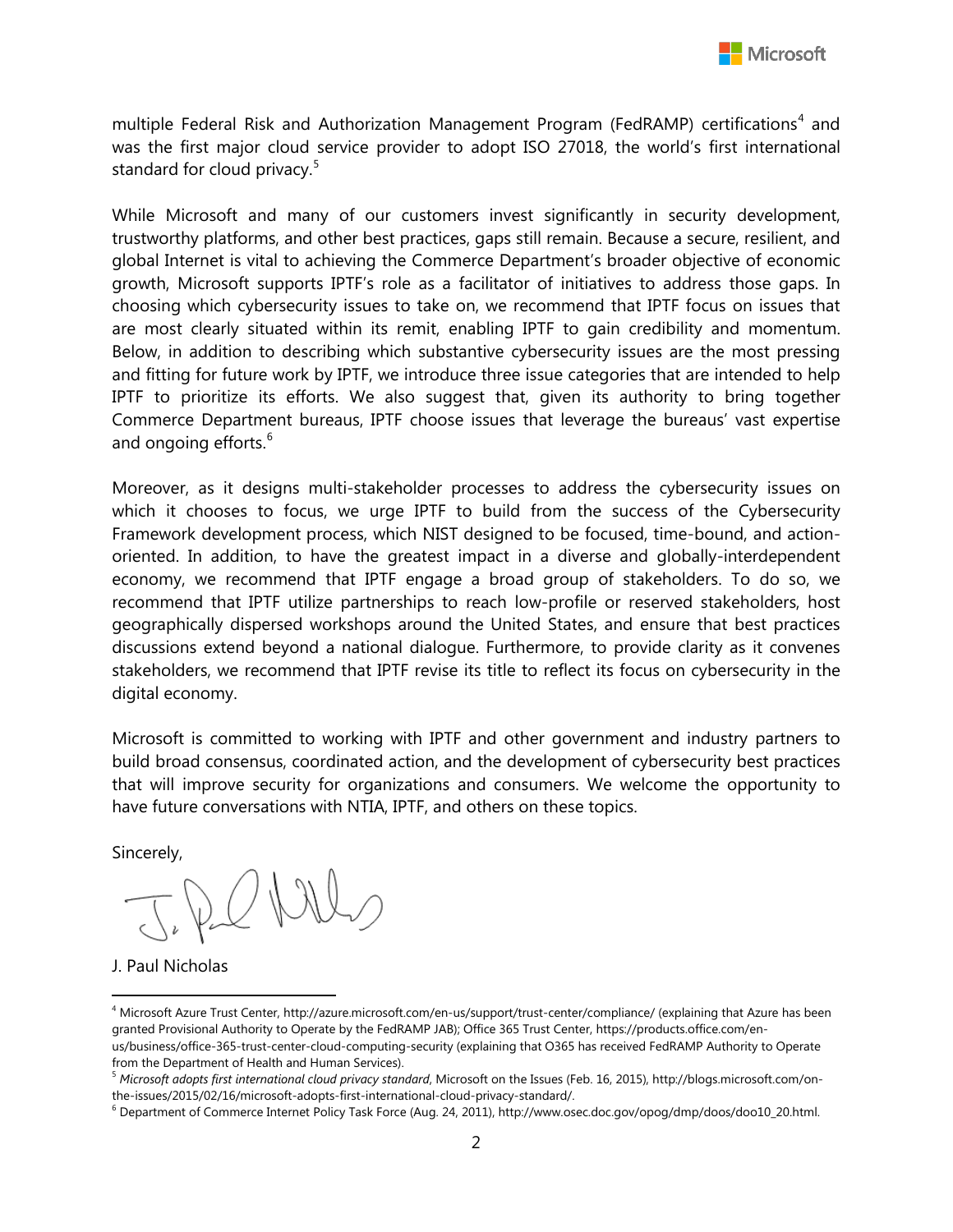

Senior Director, Trustworthy Computing Microsoft

# Table of Contents

| IPTF Should Deliver White Papers for Prioritized Issues within 12 Months11    |  |
|-------------------------------------------------------------------------------|--|
| IPTF Should Revise its Name and Consider Impacts of Cybersecurity on Trade 12 |  |
|                                                                               |  |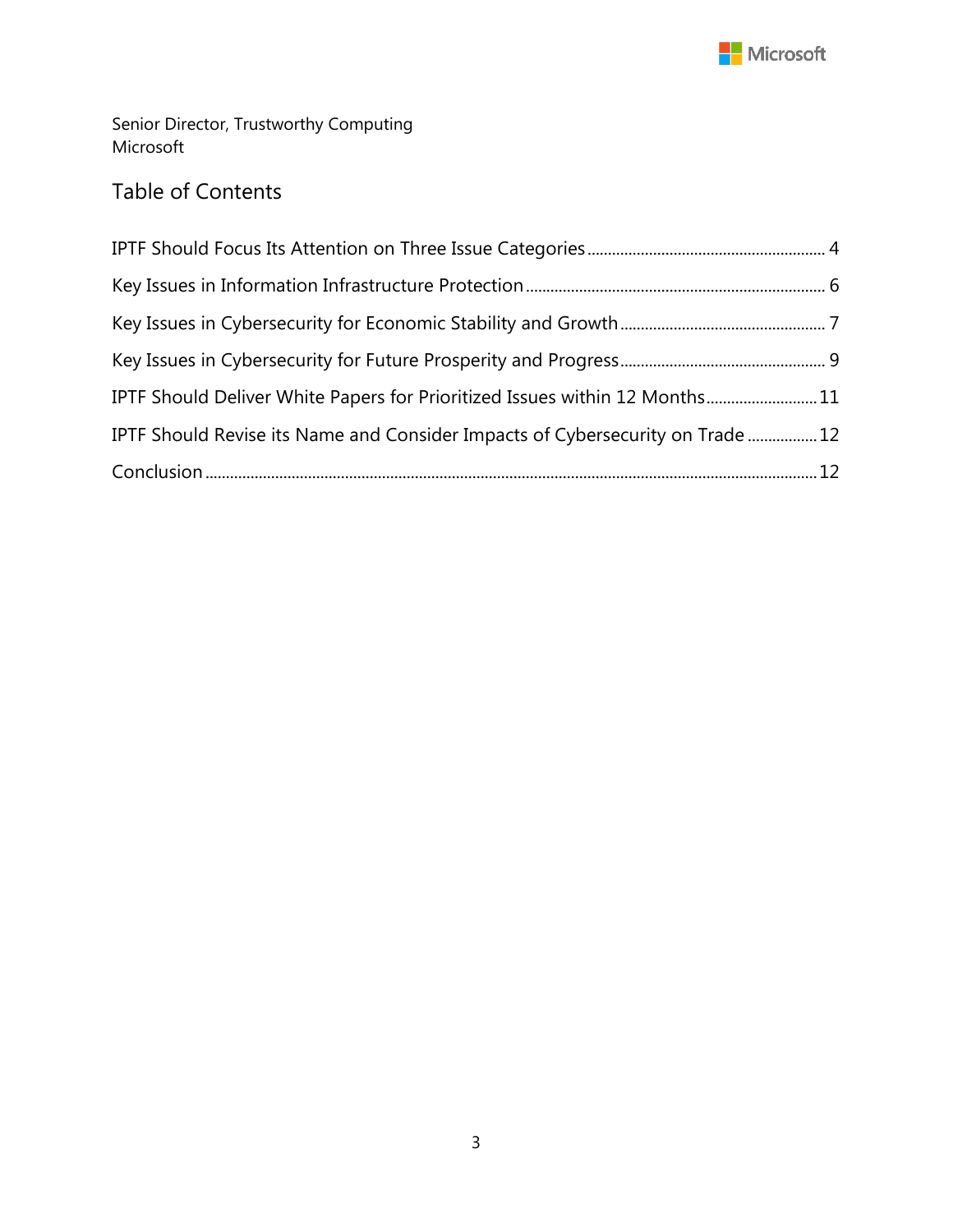## <span id="page-3-0"></span>IPTF Should Focus Its Attention on Three Issue Categories

In its Request For Comments, IPTF proposed 13 substantive cybersecurity issues that impact the digital ecosystem and the potential for global economic growth.<sup>[7](#page-3-1)</sup> To structure our understanding of the issues that IPTF has proposed and the valuable role to be played by the Commerce Department in the cybersecurity space, Microsoft has developed three categories: Information Infrastructure Protection; Cybersecurity for Economic Stability and Growth; and Cybersecurity for Future Prosperity and Progress.[8](#page-3-2) These categories, which include each of the 13 issues proposed by IPTF except privacy, have helped Microsoft to evaluate which issues best fit within IPTF's remit and have the most potential to be positively impacted by a multistakeholder process. In addition, they provide a framing through which IPTF can define its scope of work and priorities.

We have specifically not included privacy in any of the three issue categories because, given the relationship between privacy and security, we contend that privacy should be treated as a horizontal rather than a discrete topic. As such, rather that convening a multi-stakeholder group specifically devoted to privacy, IPTF should promote privacy more broadly across all discussions about cybersecurity best practices. More specifically, IPTF should require each multi-stakeholder group to include appropriate privacy experts or consultations, assessing and integrating privacy considerations into their solutions or best practices from the outset. Meanwhile, we recognize the value of privacy-specific multi-stakeholder processes that have been convened by NTIA to address mobile app transparency and facial recognition technology.<sup>[9](#page-3-3)</sup> In addition, we recognize that NIST is developing effective processes for privacy impact assessments. $10$ 

| <b>Issue Category</b>                       | <b>IPTF Proposed Issues</b>                                                                                                                                                                                                       | <b>Microsoft Proposed Issues</b>                                                                              |  |  |
|---------------------------------------------|-----------------------------------------------------------------------------------------------------------------------------------------------------------------------------------------------------------------------------------|---------------------------------------------------------------------------------------------------------------|--|--|
| Information<br>Infrastructure<br>Protection | Trust and security in core Internet<br>$\bullet$<br>infrastructure<br>Domain Name System (DNS), Border<br>$\bullet$<br>Gateway Protocol (BGP), and<br>Transport Layer Security (TLS)<br>Certificates<br>Web security<br>$\bullet$ | PKI, a narrowing of<br>Trust and security in<br>core Internet<br>infrastructure and<br>TLS Certificate issues |  |  |
| Cybersecurity for                           | Malware mitigation                                                                                                                                                                                                                | Small and medium                                                                                              |  |  |

<span id="page-3-1"></span> $\overline{\phantom{a}}$  $^7$  Request for Comment: Stakeholder Engagement on Cybersecurity in the Digital Ecosystem, Docket No. 150312253-5253-01, NATIONAL TELECOMMUNICATIONS AND INFORMATION ADMINISTRATION (2015), at 7-10.

<span id="page-3-2"></span> $8$  We recognize that the RFC also proposed three categories for the 13 proposed cybersecurity issues: 1) Network and Infrastructure Security; 2) Web Security and Consumer Trust; and 3) Business Processes and Enabling Markets. We developed Information Infrastructure Protection, Cybersecurity for Economic Stability and Growth, and Cybersecurity for Future Prosperity and Progress as categories to highlight areas in which IPTF is particularly well-positioned to lead and that we recommend it prioritize.

<span id="page-3-3"></span><sup>9</sup> Summary Privacy Impact Assessment, NIST, http://www.nist.gov/director/oism/upload/NIST-Management-Resources.pdf.

<span id="page-3-4"></span><sup>&</sup>lt;sup>10</sup> Privacy Multistakeholder Process: Mobile Application Technology, NTIA, http://www.ntia.doc.gov/other-publication/2013/privacymultistakeholder-process-mobile-application-transparency; Privacy Multistakeholder Process: Facial Recognition Technology, NTIA, http://www.ntia.doc.gov/other-publication/2015/privacy-multistakeholder-process-facial-recognition-technology.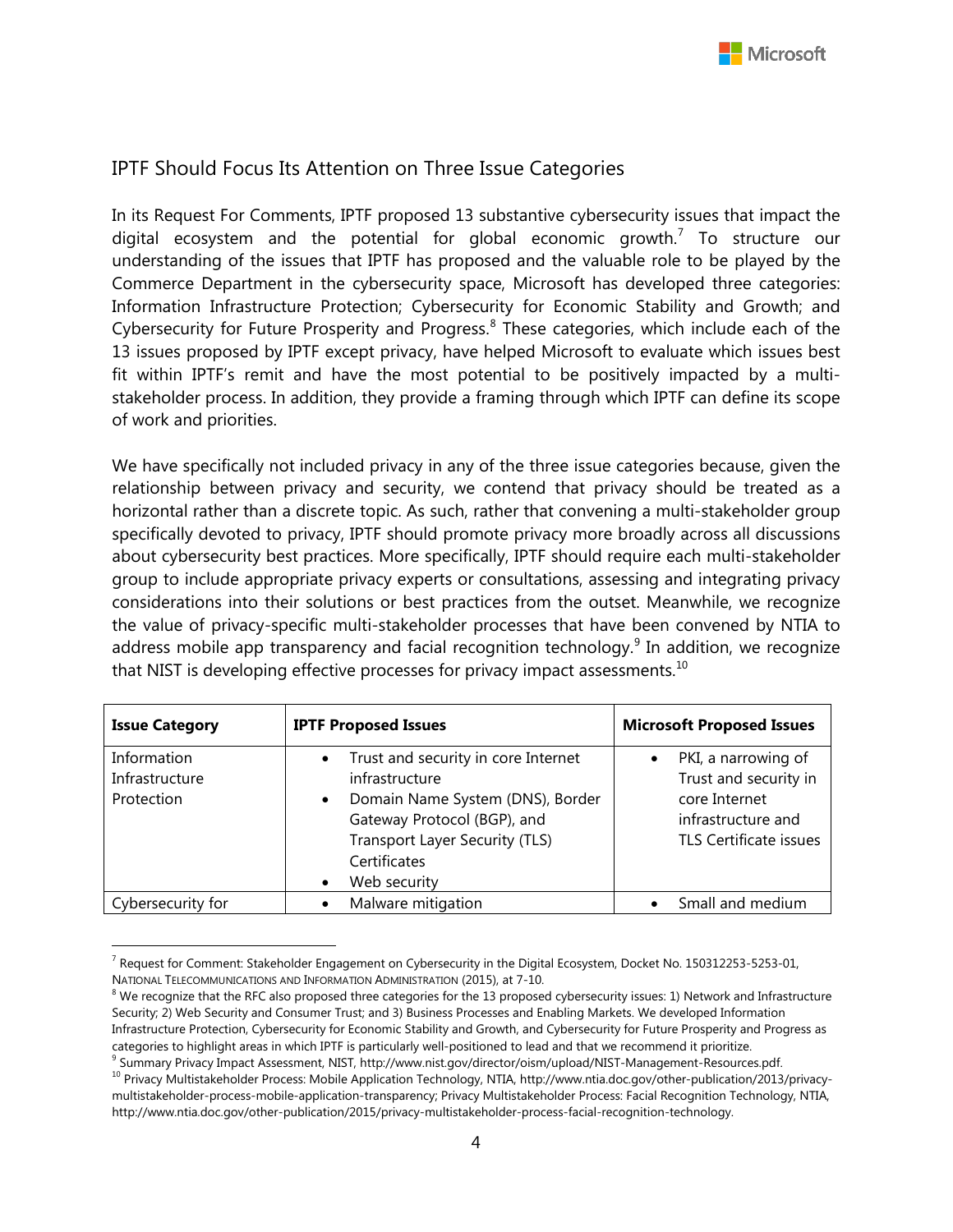

| Economic Stability and   | $\bullet$ | Malvertising                      | enterprise (SME)     |
|--------------------------|-----------|-----------------------------------|----------------------|
| Growth                   |           | Managed security services         | security services, a |
|                          |           | Open source assurance             | broadening of        |
|                          | $\bullet$ | Vulnerability disclosure          | managed security     |
|                          | $\bullet$ | Botnet mitigation                 | services             |
|                          |           | Trusted downloads                 |                      |
| Cybersecurity for Future |           | Cybersecurity and the Internet of | Cybersecurity        |
| Prosperity and Progress  |           | Things (IoT)                      | insurance            |
|                          |           | Security investment and metrics   |                      |

First, the Information Infrastructure Protection category reflects the importance of protecting information infrastructure for the entire economy—not just for critical infrastructure. As such, issues within this category expand beyond the scope of but are a central pillar to IPTF's area of work, and the Commerce Department should help to convene stakeholders and contribute to but may rarely drive solutions. Second, the Cybersecurity for Economic Security and Growth category cuts across all sectors of the economy and market sizes, reflecting areas in which trust is needed but must be developed across borders and without the taint of national security. As such, the Commerce Department should own and IPTF should drive work in this category, convening stakeholders to develop solutions and best practices that will support stability and enable growth in the global digital economy. Third, the Cybersecurity for Future Prosperity and Growth category also cuts across all sectors of the economy and market sizes but includes longer-term issues for which precedent-setting best practices are needed. Because issues situated in this category are central to the future of the digital economy and ecosystem, the Commerce Department and IPTF should take initiative in bringing together stakeholders and shaping discussions.

Even with clearly scoped work and a defined set of objectives, though, IPTF must prioritize what to do first. Based on its role as a convener of dispersed stakeholders and need to effect demonstrable progress during a time-bound process, IPTF should apply greater resourcing and relative priority to the Cybersecurity for Economic Stability and Growth category at the outset. As it gains credibility as a convener, IPTF should next take on issues situated within the Cybersecurity for Future Prosperity and Progress category. Finally, narrowly defined issues situated within the Information Infrastructure Protection category should be taken on as they can be supported.

#### Information Infrastructure Protection

Within this category, Microsoft encourages IPTF to focus on increasing Public Key Infrastructure (PKI) trust, leveraging related work already being undertaken within the Commerce Department. Microsoft also includes within this issue category: trust and security in core Internet infrastructure; Domain Name System (DNS), Border Gateway Protocol (BGP), and Transport Layer Security (TLS) Certificates; and web security. Considering Commerce's position, within this issue category, Microsoft suggests that IPTF focus on PKI—which plays an essential role in ecommerce trust—so that it can build from existing Commerce efforts and best utilize a multistakeholder forum.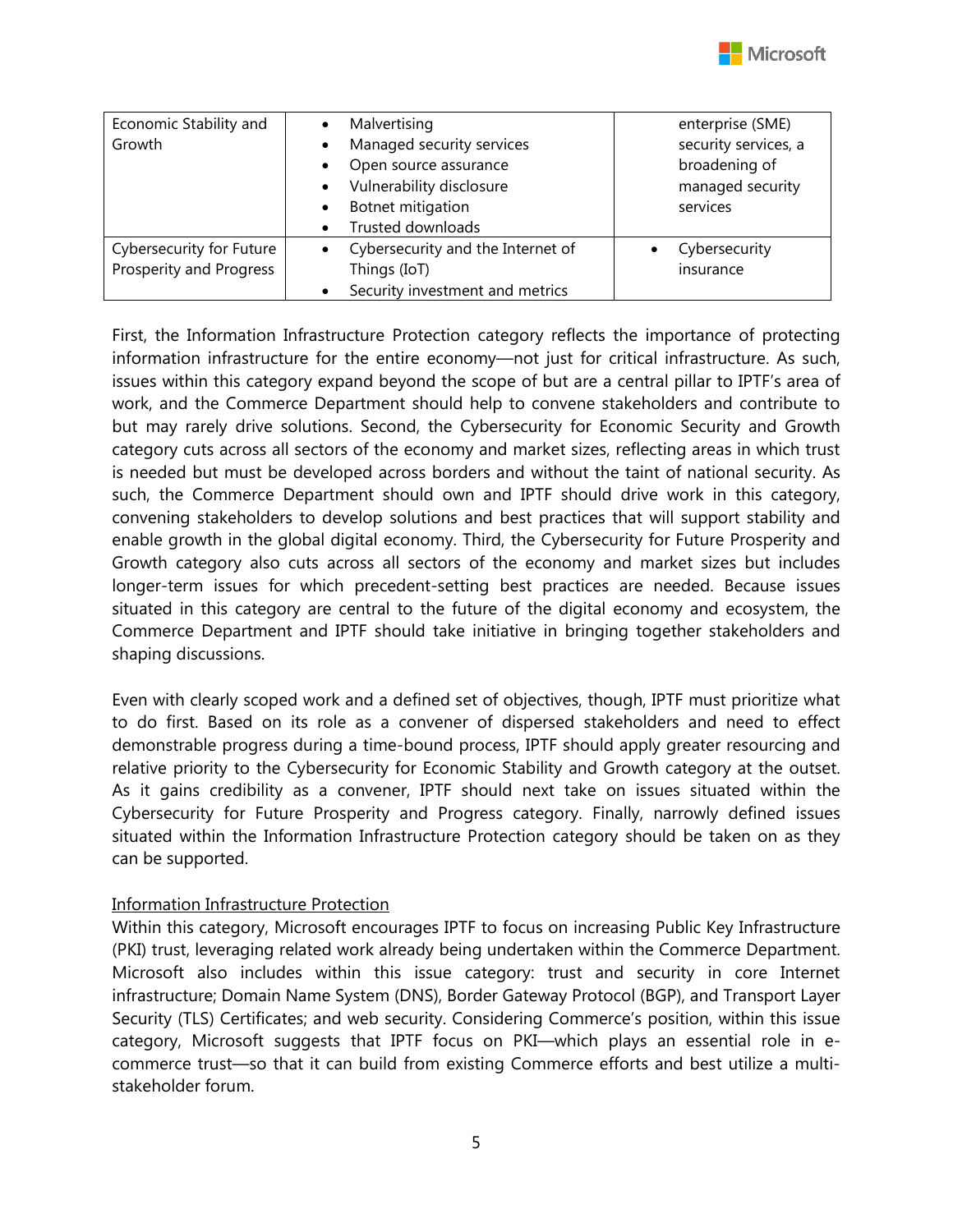#### Cybersecurity for Economic Stability and Growth

Within this category, Microsoft encourages IPTF to focus on vulnerability disclosure, open source assurance, and small and medium enterprise (SME) security services—which, as explained below, is a slightly broader concept than the "managed security services" issue proposed by IPTF. Microsoft also includes within this issue category: malware mitigation; malvertising; botnet mitigation; and trusted downloads. As described above, developing cybersecurity best practices for economic stability and growth is squarely within IPTF's remit. As such, IPTF rightly proposed many topics that fall within this category. However, limited resources and stakeholder fatigue will require IPTF to focus on a narrower set issues. For the reasons outlined below, Microsoft suggests that vulnerability disclosure, open source assurance, and SME security services are the most fitting and important for IPTF to take on—and that developing best practices for coordinated vulnerability disclosure should be considered a priority.

#### Cybersecurity for Future Prosperity and Progress

Within this category, Microsoft encourages IPTF to focus on IoT and cybersecurity, security investment and metrics, and cybersecurity insurance, an additional issue proposed by Microsoft. Developing cybersecurity best practices that support ongoing innovation and incentivizing wider adoption of existing cybersecurity best practices will greatly impact how the digital economy continues to grow and support new industries. Therefore, IPTF is the right facilitator for longerterm issues situated within this category, and for the reasons outlined in the next section, Microsoft suggests that IPTF take on prioritized issues situated within it.

## <span id="page-5-0"></span>Key Issues in Information Infrastructure Protection

Within the category of information infrastructure protection, Microsoft encourages IPTF to focus on the public key infrastructure (PKI), an issue that cuts across the economy, affecting organizations of all sizes as well as consumers.<sup>[11](#page-5-1)</sup> Trust in PKI is an important enabler for the digital economy, and IPTF's efforts could complement related work that is already being undertaken within the Commerce Department by the National Institute on Standards and Technology (NIST), an IPTF member.<sup>[12](#page-5-2)</sup> In addition to developing the National Strategy on Trusted Identities in Cyberspace (NSTIC), $13$  which may offer an alternative identity management solution to PKI-based infrastructure, NIST has been developing a draft Reference Certificate Policy standard (NISTIR 7924), the purpose of which is to "identify a baseline set of security controls and practices to support the secure issuance of certificates."<sup>[14](#page-5-4)</sup> IPTF could leverage NIST's efforts on that Policy to produce a customized set of operational requirements for resource PKI (RPKI).

Much work needs to be done to fix the structural flaws in PKI and TLS/SSL, and while some solutions have been developed to mitigate those flaws, greater consensus around the right

<span id="page-5-3"></span><sup>13</sup> National Strategy for Trusted Identities in Cyberspace (NSTIC), http://www.nist.gov/nstic/.

l <sup>11</sup> In response to RFC: Stakeholder Engagement on Cybersecurity in the Digital Ecosystem, at 7-8 (PKI and TLS).

<span id="page-5-2"></span><span id="page-5-1"></span><sup>12</sup> Department of Commerce Internet Policy Task Force (Aug. 24, 2011), http://www.osec.doc.gov/opog/dmp/doos/doo10\_20.html.

<span id="page-5-4"></span><sup>&</sup>lt;sup>14</sup> Harold Booth and Andrew Regenscheid, Second Draft NISTIR 7924: Reference Certificate Policy (2014),

http://csrc.nist.gov/publications/drafts/nistir-7924/nistir\_7924\_2nd\_draft.pdf.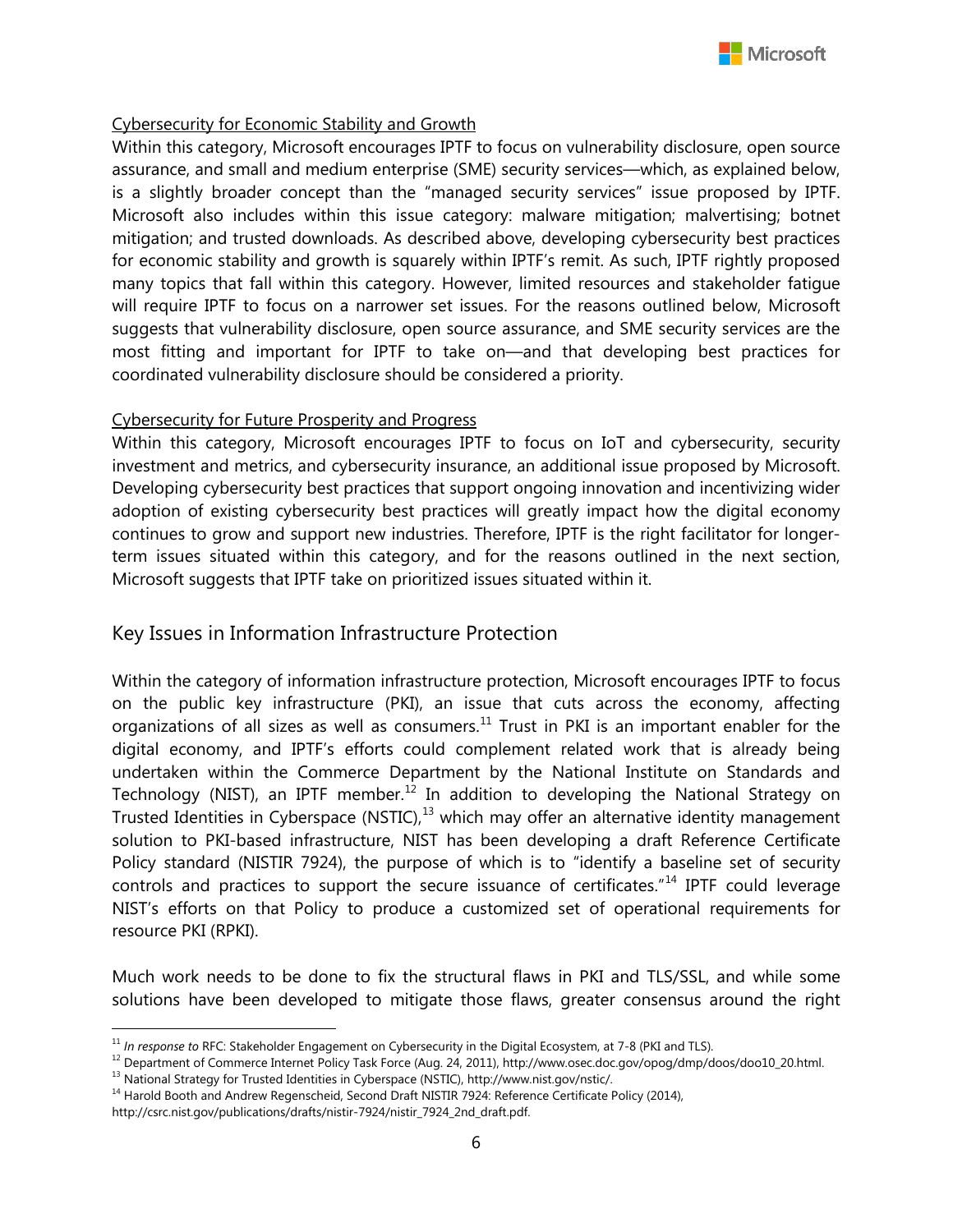solutions or coordination in developing new solutions would provide great value to the digital economy. Reliance on untrustworthy Certificate Authorities (CAs) is an important flaw on which IPTF could focus. Specifically, IPTF could work to build consensus on and spread the use of best practices that will help to increase trust in PKI certificates or reduce the need to trust CAs.

With respect to TLS certificates, the CA/Browser forum is continuously working to improve CA best practices, but the forum is limited by the lack of contact information available in WHOIS, so efforts to integrate DNS/WHOIS and TLS PKI would be helpful. In addition, work is needed to build consensus on how to remove untrustworthy CAs in an orderly fashion. Some applications and embedded devices do not have the capability to easily update their trusted set of root certificates, and many root CAs are "too big to fail" and cannot be removed without disabling many websites. The IPTF could also consider the use of TLS intercepting proxies to decrypt TLS traffic by employers using privately operated PKI. While there are many legitimate reasons for deploying this technology, privately operated PKI are often less secure, and enterprise TLS proxies can also interfere with the deployment of certificate pinning, which is discussed below.

Some potential PKI solutions already exist and could be used as a starting place for IPTF and participating stakeholders in a multi-stakeholder process. For instance, certificate pinning increases trust in certificates, leveraging an expected, pre-existing relationship between an application and an organization or service. Once a public key or certificate is known for a host, the public key or certificate is "pinned" to the host, eliminating the need to rely on a third party CA. In addition, Online Certificate Status Protocol (OCSP) increases trust by requiring CAs to provide responses to every client of a given certificate in real time, and OCSP stapling makes that process efficient by "stapling" time-stamped responses to the initial TLS/SSL handshake.

## <span id="page-6-0"></span>Key Issues in Cybersecurity for Economic Stability and Growth

Within the category of cybersecurity for economic stability and growth, Microsoft encourages IPTF to focus on vulnerability disclosure, open source assurance, and SME security services. These issues significantly impact and enable the digital economy, and consensus around best practices is needed and can be achieved. In addition, all three issues represent opportunities for broad industry engagement; organizations large and small are affected by the way in which vulnerabilities are disclosed, use open source software, and would benefit from improved security services throughout the digital economy. In addition, among the many other potential issues on which IPTF could focus within this issue category, Microsoft discourages IPTF from developing multi-stakeholder processes around trusted downloads and encourages IPTF to exercise caution in developing processes around botnet mitigation.

First, IPTF should facilitate a multi-stakeholder process focused on vulnerability disclosure,<sup>[15](#page-6-1)</sup> an issue that should be considered a priority for the Commerce Department because it must be managed by a civilian agency and expands beyond context of critical infrastructure. While stakeholders are increasingly converging on support for responsible disclosure, security experts

l

<span id="page-6-1"></span><sup>15</sup> *In response to* RFC: Stakeholder Engagement on Cybersecurity in the Digital Ecosystem, at 10 (vulnerability disclosure).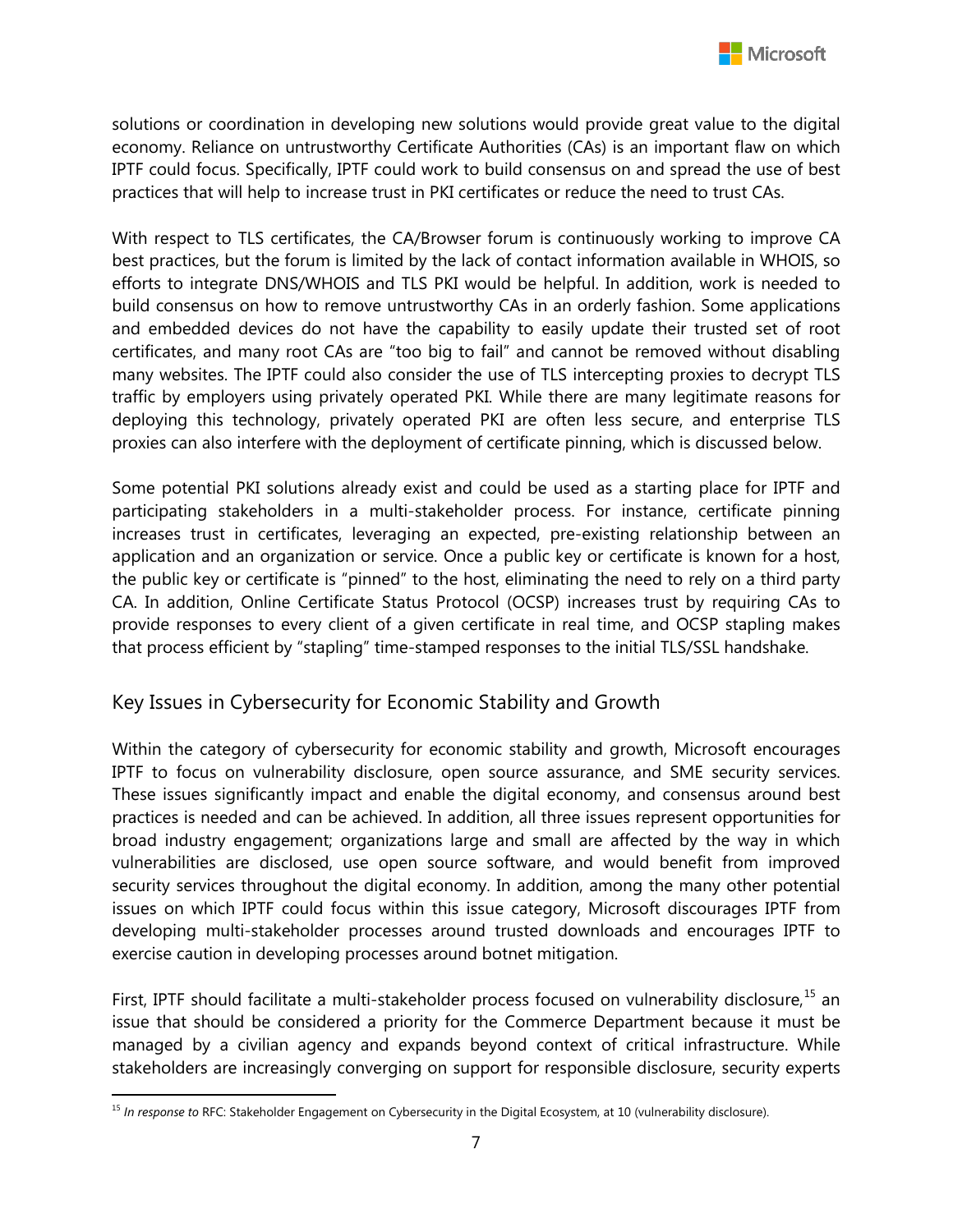

and major technology companies have varying perspectives on how vulnerabilities should be disclosed, so developing consensus in a multi-stakeholder forum may be challenging. However, consensus in this area is vital for the digital economy, as consumers and organizations suffer and the economy is threatened by non-coordinated disclosure. In addition, as innovation is occurring more organically around the world and many more companies are becoming IT companies, IPTF should proactively spread best practices, foster greater convergence, and help to avoid a global relearning of those disclosure challenges that have been addressed. Moreover, IPTF should prioritize this issue because ISO 29147 provides a good starting place,  $16$  and the importance of a multi-stakeholder process is particularly elevated. To develop security and vulnerability disclosure strategies that prioritize the protection of consumers and organizations, the IT industry must work together.<sup>[17](#page-7-1)</sup> Not only IT vendors but also security researchers are vital to this conversation and the developing of best practices around coordinated vulnerability disclosure.

Second, IPTF should consider facilitating a multi-stakeholder process devoted to open source assurance.<sup>[18](#page-7-2)</sup> As software has become increasingly complex to maintain, lack of funding, developer support, and clear accountability for the security of critical open source software projects has resulted in vulnerabilities like that central to the Heartbleed crisis. Some existing industry efforts to improve open source software security exist; for instance, the Linux Foundation has developed the Core Infrastructure Initiative to identify and fund efforts to support critical open source software projects.<sup>[19](#page-7-3)</sup> However, greater awareness and momentum are needed. IPTF could help to generate momentum and new solutions, facilitating discussions about secure development practices and responsible and equitable patch distribution.

Third, IPTF may also consider facilitating a multi-stakeholder process focused on developing, supporting, and promoting SME security services. Such a process would go beyond developing managed security services, also enabling SMEs themselves to build, support, and consume more secure and resilient apps and services. As such, a multi-stakeholder group might discuss APIs, SDKs, and the use of cloud services as well as managed security services.<sup>[20](#page-7-4)</sup> Ultimately, this multistakeholder group would support broader cybersecurity education efforts in the U.S. government and private sector, offering a hands-on approach to SME cybersecurity education. In addition, SMEs would function as buying groups, providing economies of scale and reducing costs.

Fourth, within this area of cybersecurity for economic stability and growth, Microsoft discourages IPTF from focusing on trusted downloads.<sup>[21](#page-7-5)</sup> Trusted downloads is too broadly scoped an issue to make meaningful progress within an IPTF multi-stakeholder process. In

 $\overline{\phantom{a}}$ 

<span id="page-7-0"></span><sup>16</sup> ISO/IEC 29147:2014, http://www.iso.org/iso/catalogue\_detail.htm?csnumber=45170

<span id="page-7-1"></span><sup>&</sup>lt;sup>17</sup> Chris Betz, *A Call for Better Coordinated Vulnerability Disclosure*, MSRC (Jan. 11, 2025),<br>http://blogs.technet.com/b/msrc/archive/2015/01/11/a-call-for-better-coordinated-vulnerability-disclosure.aspx.

<span id="page-7-2"></span><sup>&</sup>lt;sup>18</sup> In response to RFC: Stakeholder Engagement on Cybersecurity in the Digital Ecosystem, at 8 (open source assurance).

<span id="page-7-3"></span><sup>&</sup>lt;sup>19</sup> Core Infrastructure Initiative FAQ, LINUX FOUNDATION, http://www.linuxfoundation.org/programs/core-infrastructure-initiative/faq; *see also* http://blogs.microsoft.com/cybertrust/2014/04/24/microsofts-commitment-to-the-core-infrastructure-initiative/.

<span id="page-7-4"></span><sup>&</sup>lt;sup>20</sup> In response to RFC: Stakeholder Engagement on Cybersecurity in the Digital Ecosystem, at 10 (managed security services).

<span id="page-7-5"></span><sup>21</sup> *In response to* RFC: Stakeholder Engagement on Cybersecurity in the Digital Ecosystem, at 9 (trusted downloads).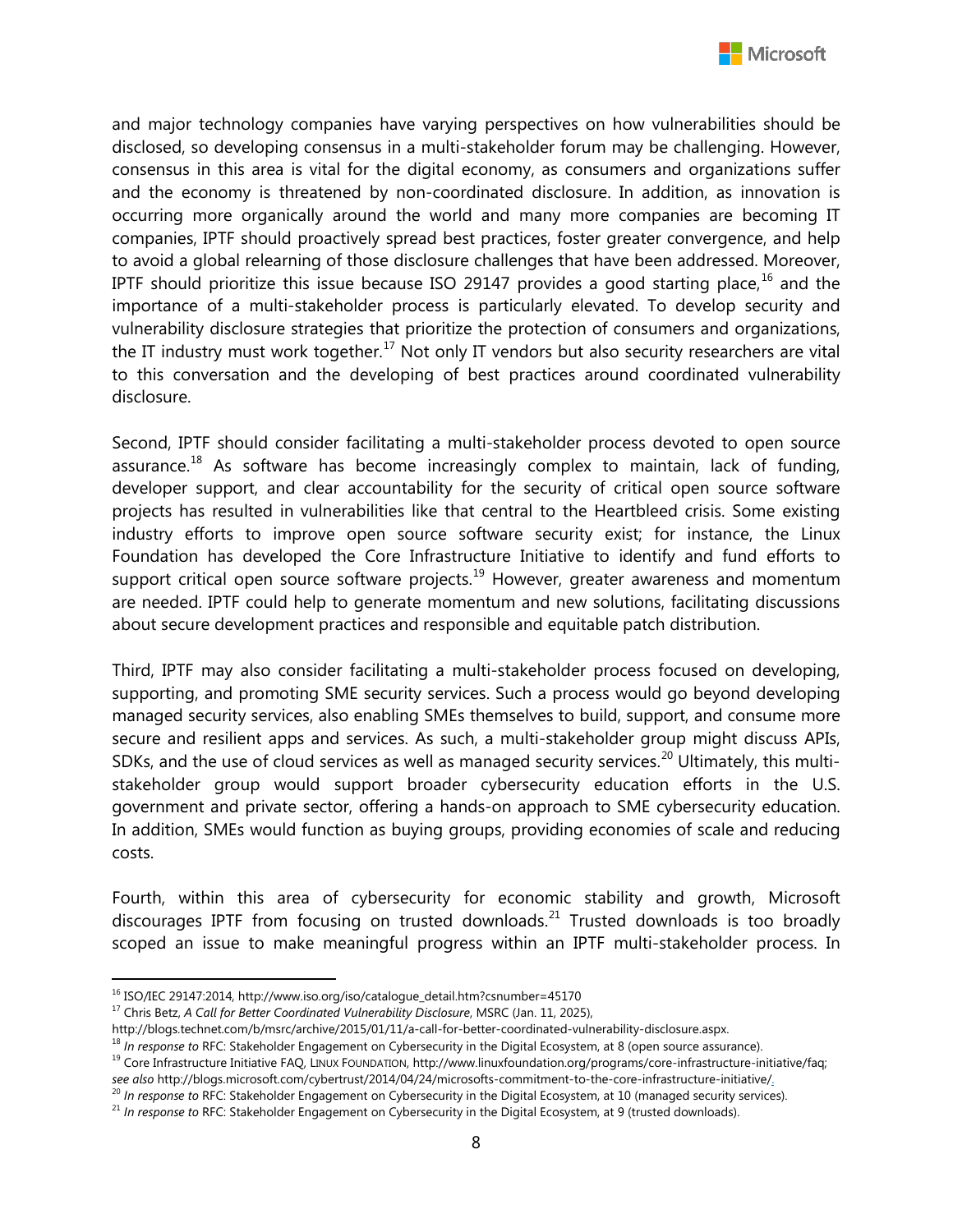

addition, an IPTF process devoted to trusted downloads would be redundant; both industry and a nonprofit have developed and are working hard on solutions to the issue. For instance, Microsoft has developed the SmartScreen filter<sup>[22](#page-8-1)</sup> and other technologies,<sup>[23](#page-8-2)</sup> and StopBadware has been focused for years on the prevention of as well as mitigation and remediation measures for badware websites.

Fifth, botnet mitigation, $^{24}$  $^{24}$  $^{24}$  while important, is an area in which established collaboration among industry and international law enforcement is working successfully. For instance, Microsoft's Digital Crimes Unit (DCU) has worked with many industry partners and international law enforcement officials to successfully disrupt numerous botnets.<sup>[25](#page-8-4)</sup> Specifically, botnet disruption operations require close coordination and operational security. As such, IPTF's proposed coordination of work on botnet mitigation is unnecessary and may cause industry confusion.

If, however, IPTF chooses to take on the issue of botnet mitigation, then we would urge IPTF and the multi-stakeholder group that ultimately forms to bring together a broad group of stakeholders and focus on areas in which activity is not already underway. For example, IPTF could engage hosting providers in addition to access and other service providers. Substantively, IPTF could commission research on legal impediments that hamper collaboration on botnet operations or on the economic impact of botnets on the American public and competitiveness, the results of which may encourage stakeholders who have not yet been involved to participate in mitigation and cleanup efforts. IPTF could also closely examine the system of incentives for consumers to maintain device security, including a study of the most effective practices for notifying victims of a botnet or distributing cleaning tools to botnet victims. Similarly, IPTF could consider the role of CERTs in the education and effective notification and remediation of infected computers.

## <span id="page-8-0"></span>Key Issues in Cybersecurity for Future Prosperity and Progress

Within the category of cybersecurity for future prosperity and progress, Microsoft encourages IPTF to consider focusing on IoT and cybersecurity, security investments and metrics, and cybersecurity insurance. All three issues have the potential to significantly shape future technologies and cybersecurity best practices, though IoT and cybersecurity is a particularly pressing issue. As last year's National Security Telecommunications Advisory Committee (NSTAC) report highlighted: "there is a small—and rapidly closing—window to ensure that IoT is adopted in a way that maximizes security and minimizes risk. If the country fails to do so, it will be coping with the consequences for generations."<sup>[26](#page-8-5)</sup> The forecasted increase in the number of Internet-connected devices—from 13 billion in 2013 to 50 billion in 2020—will lead to a

 $\overline{\phantom{a}}$ 

<span id="page-8-1"></span><sup>22</sup> SmartScreen filter: frequently asked questions, MICROSOFT, http://windows.microsoft.com.

<span id="page-8-2"></span><sup>23</sup> How Microsoft antimalware products identify malware and unwanted software, MICROSOFT, http://www.microsoft.com.

<span id="page-8-3"></span><sup>24</sup> *In response to* RFC: Stakeholder Engagement on Cybersecurity in the Digital Ecosystem, at 7 (botnet mitigation).

<span id="page-8-4"></span><sup>25</sup> *See, e.g.*, Microsoft partners with Interpol, industry to disrupt global malware attack affecting more than 770,000 PCs in past six months (Apr. 12, 2015), http://blogs.technet.com.

<span id="page-8-5"></span><sup>&</sup>lt;sup>26</sup> NSTAC Report to the President on the Internet of Things (Nov. 19, 2014), http://www.dhs.gov, at ES-1.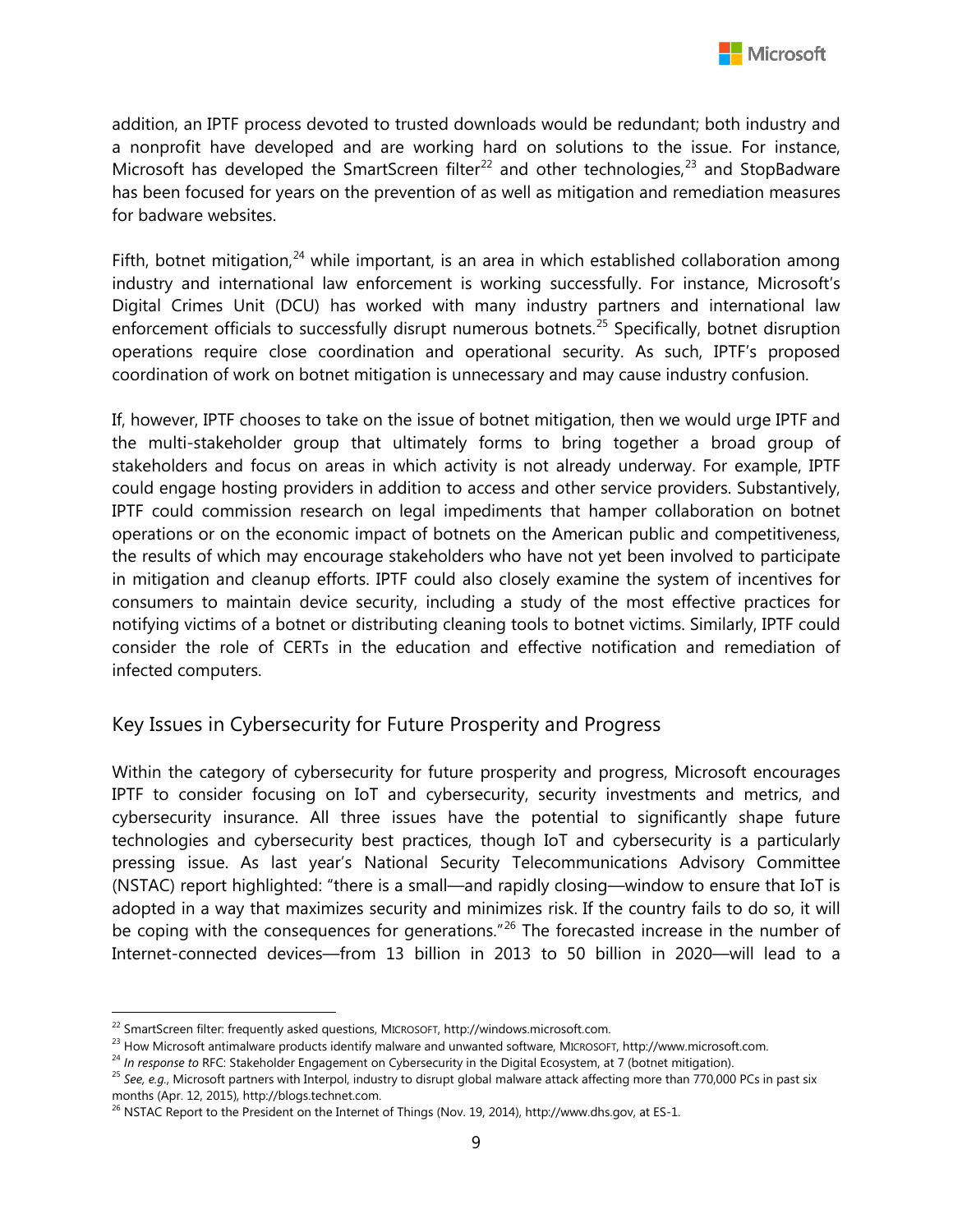dramatic extension of the possible attack surface.<sup>[27](#page-9-0)</sup> As such, we are currently at an inflection point and must make sure the necessary policies are in place before the attack surface multiplies.

Before beginning any new work in the area of IoT and cybersecurity, $28$  Microsoft encourages IPTF to consider existing successful industry models for an IoT and cybersecurity working group, ensuring that IPTF is efficient, focused, and effective. For example, in late 2014, automakers representing over 90 percent of cars sold in the United States announced a set of Privacy Principles that they will follow for connected cars and data collected from them.<sup>[29](#page-9-2)</sup> In addition, a new working group should leverage NIST's Cyber-Physical Systems (CPS) Public Working Group<sup>[30](#page-9-3)</sup> as well as NIST's Global Cities Challenge, which is encouraging collaboration and the development of standards for smart devices and systems in the transportation, energy, manufacturing, and healthcare sectors. $31$  Participating cities benefit from the experience of others to lower costs and improve efficiency in IoT standards development. By leveraging the Global Cities Challenge and CPS Public Working Group, IPTF can build from NIST's already assembled group of stakeholders as well as its standards development work.

IPTF could focus its IoT efforts on both the supply and demand sides of security challenges. For instance, to increase demand for scalable security solutions for IoT, IPTF could seek to catalyze the development of guidance and best practices for consumers and small business that are using IoT in their homes and workplaces. In addition, IPTF could convene leading IoT product and service providers to aggregate security best practices. The multi-stakeholder group could then look for ways to incentivize others in the industry to adopt these best practices to raise consumer security. Alternatively, because governments drive IoT investments for infrastructure like smart roads or buildings, an IPTF multi-stakeholder process could use its collective power to define security baselines and standards for those government investments in IoT infrastructure. No matter its ultimate focus, the multi-stakeholder group should focus on IoT devices and services that pose the greatest risks to consumer and enterprise productivity within the digital economy.

Second, IPTF could consider facilitating a multi-stakeholder process focused on security investments and metrics.<sup>[32](#page-9-5)</sup> If IPTF chooses to do so, then Microsoft encourages the Task Force to narrow its scope of potential security investments and metrics topics by deciding to build on existing Commerce Department efforts. Specifically, Microsoft suggests that an IPTF multistakeholder process focus on security metrics that would enable stakeholders to measure the impact of NIST's Cybersecurity Framework. An IPTF multi-stakeholder process could study the

l

<span id="page-9-1"></span><sup>28</sup> *In response to* RFC: Stakeholder Engagement on Cybersecurity in the Digital Ecosystem, at 9 (cybersecurity and IoT).

and shape key aspects of CPS to accelerate its development and implementation across multiple industry sectors.

<span id="page-9-4"></span><sup>31</sup> Smart America: Global City Teams, NIST, http://www.nist.gov/cps/sagc.cfm.

<span id="page-9-0"></span><sup>27</sup> *Is the Internet of Things strategic to the enterprise?* ZDNet, http://www.zdnet.com/.

<span id="page-9-2"></span><sup>29</sup> *See* IoT Privacy Summit 2015, http://www.truste.com/events/iot/ (this session will review the Principles in detail, explain how they work in practice, and review the process by which they were adopted and socialized); *see also* 

<span id="page-9-3"></span>https://www.globalautomakers.org/media/press-release/automakers-commit-to-privacy-principles-to-protect-vehicle-personal-data. <sup>30</sup> Cyber-Physical Systems, NIST, http://www.nist.gov/cps/. The CPS PWG has been launched to bring together experts to help define

<span id="page-9-5"></span><sup>&</sup>lt;sup>32</sup> In response to RFC: Stakeholder Engagement on Cybersecurity in the Digital Ecosystem, at 10 (security investments and metrics).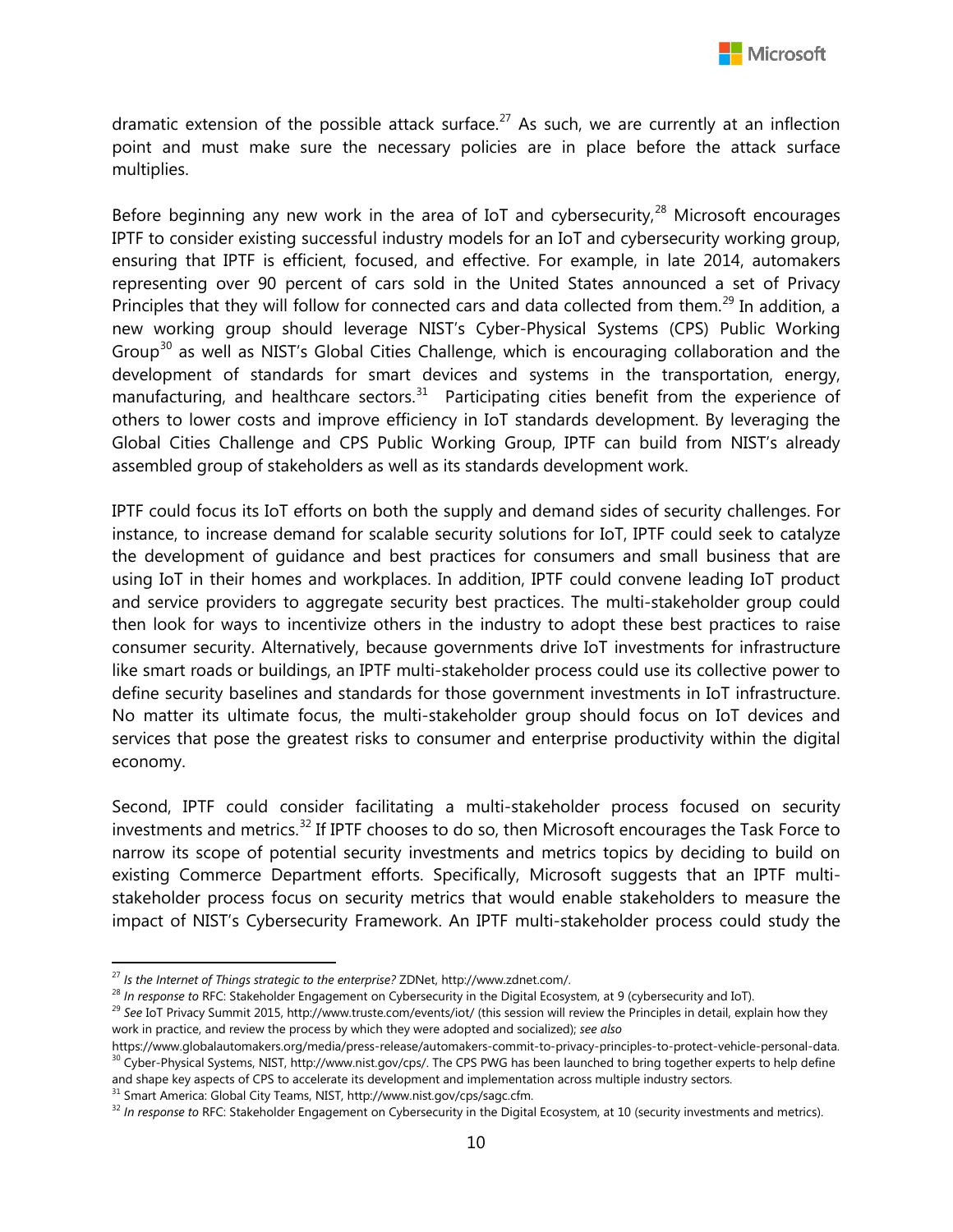costs of implementing the Framework or some other measure of economic impact (e.g., calculating how many of a certain kind of attack have been blocked), ultimately helping stakeholders to understand who is using the Framework, why they're using it, and what the associated return on investment is—which could support the business case for cybersecurity.

Third, Microsoft proposes that IPTF consider facilitating a multi-stakeholder process focused on cybersecurity insurance. As businesses consider various strategies to manage their cyber risk (i.e., mitigate, transfer, and accept), the insurance industry may accelerate investment in and demand for security products. Moreover, the White House lists cybersecurity insurance as one of the principle incentives for adoption of NIST's Cybersecurity Framework.<sup>[33](#page-10-1)</sup> Relatedly, shortly after the release of the Framework, a representative from a global insurance broker observed that the Framework "will increase the need for insurance because it'll clarify a cybersecurity standard of care that more companies will have to fulfill."<sup>[34](#page-10-2)</sup> Indeed, though it will take significant time to develop and mature, the cyber insurance market is already growing steadily.<sup>[35](#page-10-3)</sup> In coordination with other U.S. government efforts, $36$  IPTF could convene a multi-stakeholder group to look closely at the growing cyber insurance market and determine what additional steps might be taken to further stimulate growth of this important market.

## <span id="page-10-0"></span>IPTF Should Deliver White Papers for Prioritized Issues within 12 Months

Microsoft encourages IPTF to design multi-stakeholder processes that will be focused, time bound, and action oriented. As an active participant with NIST and other industry partners during the Cybersecurity Framework's development, we learned that being focused, time bound, and action oriented were critical to the Framework's successful development process. Specifically, Microsoft encourages IPTF to first focus on and learn from a small number of priority issues—including vulnerability disclosure—before considering whether and how to take on additional issues. In addition, to establish a clear agenda for the issues that it chooses to pursue, Microsoft encourages IPTF to launch multi-stakeholder processes for an initial period of 12 months, during which time each group of stakeholders would be able to discuss, develop, and publish a white paper. Through its white paper, each group would evaluate whether valuable and feasible work can be done by the group and, if so, outline the group's goals and plan of action going forward.

In addition, Microsoft encourages IPTF to design multi-stakeholder processes that encourage a broad and diverse stakeholder group to participate, collecting information from all stakeholders and producing outcomes that are scalable across geographies, industries, and market sizes. In developing the Cybersecurity Framework, NIST's decision to have geographically distributed

l

<span id="page-10-1"></span> $33$  Incentives to Support Adoption of the Cybersecurity Framework, WHITE HOUSE,

https://m.whitehouse.gov/blog/2013/08/06/incentives-support-adoption-cybersecurity-framework.

<span id="page-10-2"></span><sup>34</sup> Judy Greenwald, *Cyber security framework unveiled*, BUSINESS INSURANCE (Mar. 2, 2014), businessinsurance.com.

<span id="page-10-3"></span><sup>&</sup>lt;sup>35</sup> In 2014, the number of March & McLennan clients purchasing standalone cyber coverage increased by 32 percent over 2013.

Benchmarking Trends: As Cyber Concerns Broaden, Insurance Purchases Rise, MARSH (2015).

<span id="page-10-4"></span><sup>&</sup>lt;sup>36</sup> The Department of Homeland Security and the Treasury Department have begun to hold meeting with insurance and technology experts, seeking to examine the impacts of cyber insurance on the market and on security.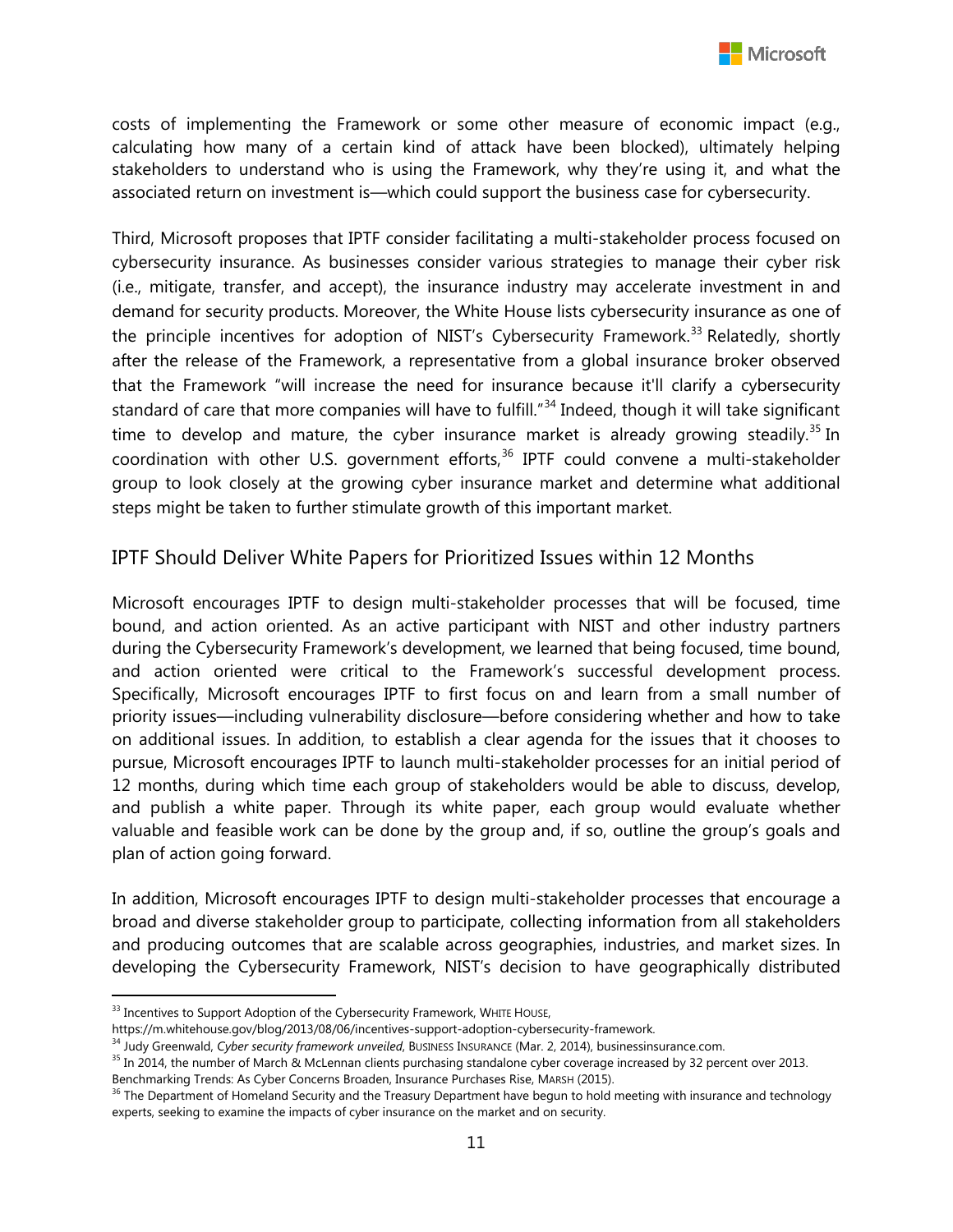

interaction opportunities with stakeholders resulted in a more diverse stakeholder group. As such, similarly, Microsoft encourages IPTF to host for each multi-stakeholder working group quarterly workshops around the country. Moreover, Microsoft encourages IPTF to leverage existing working groups and industry conveners to reach a broader audience.

To bring together and represent the expertise of the diverse community of cyber stakeholders across geographies, sectors, and market sizes, IPTF will need to explore and integrate into existing communities and demonstrate to them that their investment in participating will result in tangible benefits. For instance, gaining the support of and using space provided by existing groups like the Silicon Valley Leadership Group or venture capitalist firms may help IPTF to engage innovative small businesses and entrepreneurs. In addition, as it moves across geographies and industries, IPTF must customize its messaging and language to the various stakeholders or audiences that need to be engaged. In addition, to demonstrate progress and stakeholders' return on their investment in its processes, IPTF must show that it is agile and iterative.

## <span id="page-11-0"></span>IPTF Should Revise its Name and Consider Impacts of Cybersecurity on Trade

As IPTF prepares to stand up various multi-stakeholder processes, Microsoft encourages it to consider whether the Internet Policy Task Force's title should be revised to better reflect its focus on cybersecurity in the digital economy. Whereas an Internet policy group might focus on anything from Internet governance to intellectual property, a cybersecurity group has a clearer and more concentrated set of policy issues on which it is focused. Because it will be bringing together a vast array of stakeholders and ideally convening various regional workshops, IPTF should ensure that its mandate and goals are as clear as possible to potential participants.

We also note the increasing trend of countries citing cybersecurity as a justification for new barriers to trade and investment, especially with respect to online products and services. We encourage IPTF to coordinate closely with its Commerce stakeholders as well as other agencies focused on commercial and trade issues. Doing so will ensure not only that the consistency of cybersecurity measures with countries' international commitments is examined and considered but also that the global economic effects of such measures are well understood.

## <span id="page-11-1"></span>**Conclusion**

Microsoft appreciates the opportunity to provide feedback to IPTF regarding its plan to stand up multi-stakeholder processes and develop much-needed cybersecurity best practices and standards. As it prepares to kick off an initial round of processes and working groups, we encourage IPTF to focus on a relatively narrow set of issues on which it can achieve measurable and important impact. In addition, Microsoft encourages IPTF to focus on issues that would enable it to leverage the existing efforts of its Commerce Department stakeholders.